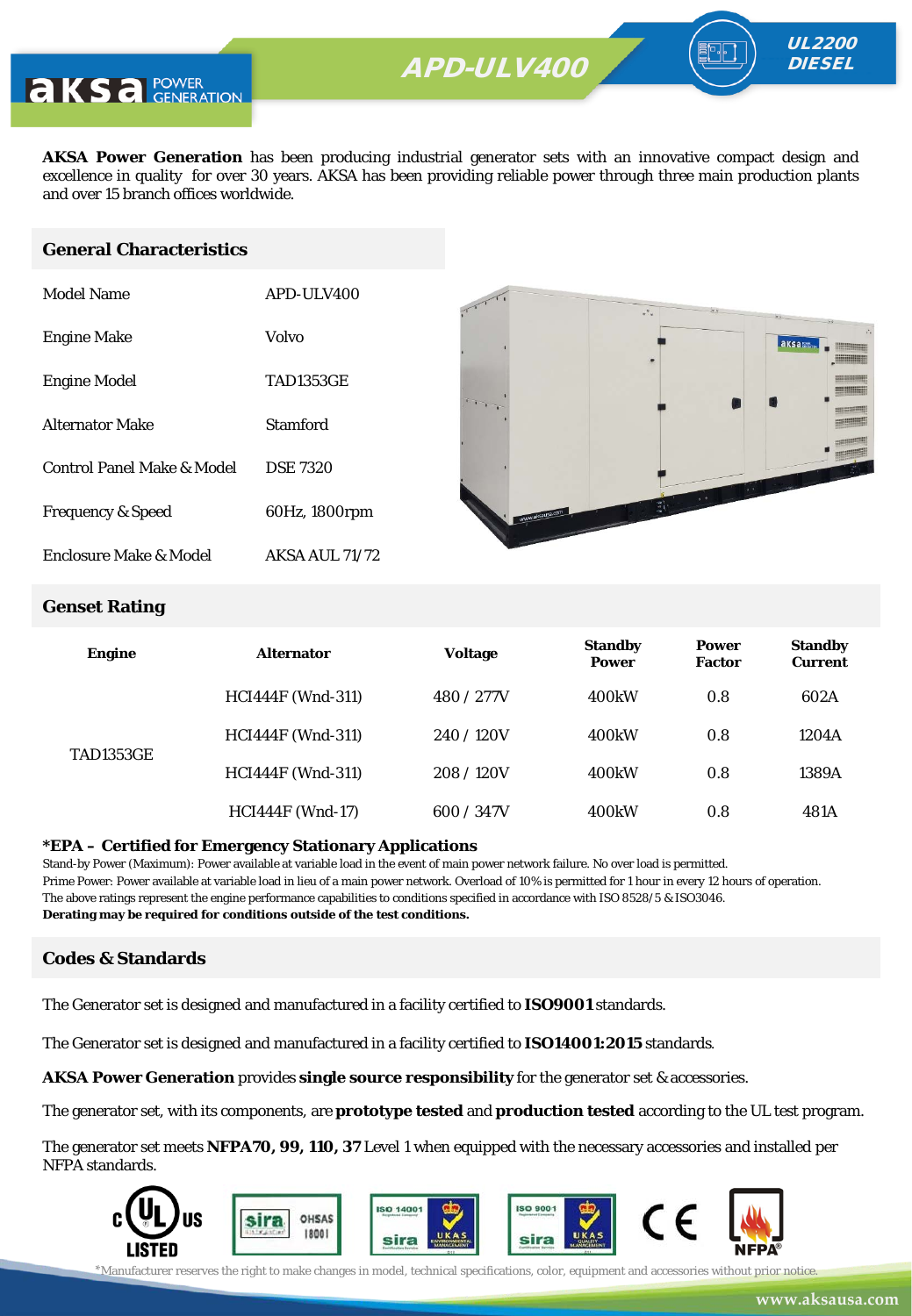

Standby Power (25%) 8.35 gal/h



## **Engine Data**

## **Electric System**

| Manufacturer                                            | <b>Volvo Penta</b>      | Voltage & Type                      | 24V, Insulated from Earth              |  |
|---------------------------------------------------------|-------------------------|-------------------------------------|----------------------------------------|--|
| Model                                                   | <b>TAD1353GE</b>        | Alternator Make / Output            | Bosch / 80A                            |  |
| Displacement & Cylinders                                | 12.78 L $/$ 6 Cylinders | <b>Battery Qty, Rating</b>          | 2 x 120Ah                              |  |
| <b>Engine Speed</b>                                     | 1800rpm                 |                                     |                                        |  |
| Engine Standby Power w/Fan                              | 430 Kw                  | <b>Cooling System</b>               |                                        |  |
| Engine Prime Power w/Fan                                | 391 kW                  | <b>Radiator Cooling System Type</b> | <b>Closed Circuit</b>                  |  |
| Aspiration                                              | Turbocharged            | <b>Fan Power Consumption</b>        | 12 kW                                  |  |
| <b>Compression Ratio</b>                                | 18.1:1                  | <b>Coolant Capacity</b>             | 6.34 gal                               |  |
| Bore / Stroke                                           | $131$ mm $/ 158$ mm     | <b>Max Top Tank Temperature</b>     | $225$ $\degree$ F                      |  |
| <b>Effective Mean Pressure,</b><br><b>Standby Power</b> | $2.3 \mathrm{Mpa}$      | Thermostat, Start - Fully Open      | $180 - 198$ °F                         |  |
| Max Combustion Pressure,<br><b>Standby Power</b>        | 17.6 Mpa                |                                     |                                        |  |
| <b>Total Mass Moment of Inertia</b>                     | $3.43$ kgm <sup>2</sup> | <b>Exhaust System</b>               |                                        |  |
| <b>Friction Power</b>                                   | 44 Kw                   | <b>Exhaust Gas Temp</b>             | 923 °F                                 |  |
| Wet Weight – Engine Only                                | 2921 lb                 | Max Allowable Back Pressure         | 10 <sub>kPa</sub>                      |  |
| Wet Weight – GenPac                                     | 3946 lb                 | <b>Exhaust Gas Flow</b>             | $79.0 \,\mathrm{m}^3/\mathrm{min}$     |  |
| <b>Engine Crankcase Vent System</b>                     | Open                    | <b>Air Intake System</b>            |                                        |  |
| <b>Fuel System</b>                                      |                         |                                     |                                        |  |
| <b>Injection Pump Type</b>                              | Delphi / E3             | Air Consumption                     | $31.2\ \mathrm{m}^3/\mathrm{min}$      |  |
|                                                         |                         | <b>Max Intake Air Restriction</b>   | 5 kPa                                  |  |
| <b>System Supply Flow</b>                               | 33.3 gal/h              | Air Filter Type                     | <b>Single Stage Paper</b><br>Cartridge |  |
| <b>System Return Flow</b>                               | $4.8$ gal/h             |                                     |                                        |  |
| Max Allowable Inlet Fuel Temp                           | 60 °C                   | <b>Lubrication System</b>           |                                        |  |
|                                                         |                         | <b>Total System Capacity</b>        | 9.5 gal                                |  |
| <b>Fuel Consumption</b>                                 |                         | Sump Capacity Max / Min             | 7.9 gal / 5.0 gal                      |  |
| Standby Power (100%)                                    | 26.8 gal/h              | Max Oil Temp                        | 266 °C                                 |  |
| <b>Standby Power (75%)</b>                              | $21.0$ gal/h            | Oil Pressure at Rated Speed         | $54-75$ kPa                            |  |
| Standby Power (50%)                                     | 14.7 gal/h              | Oil Consumption                     | $0.013$ gal/h                          |  |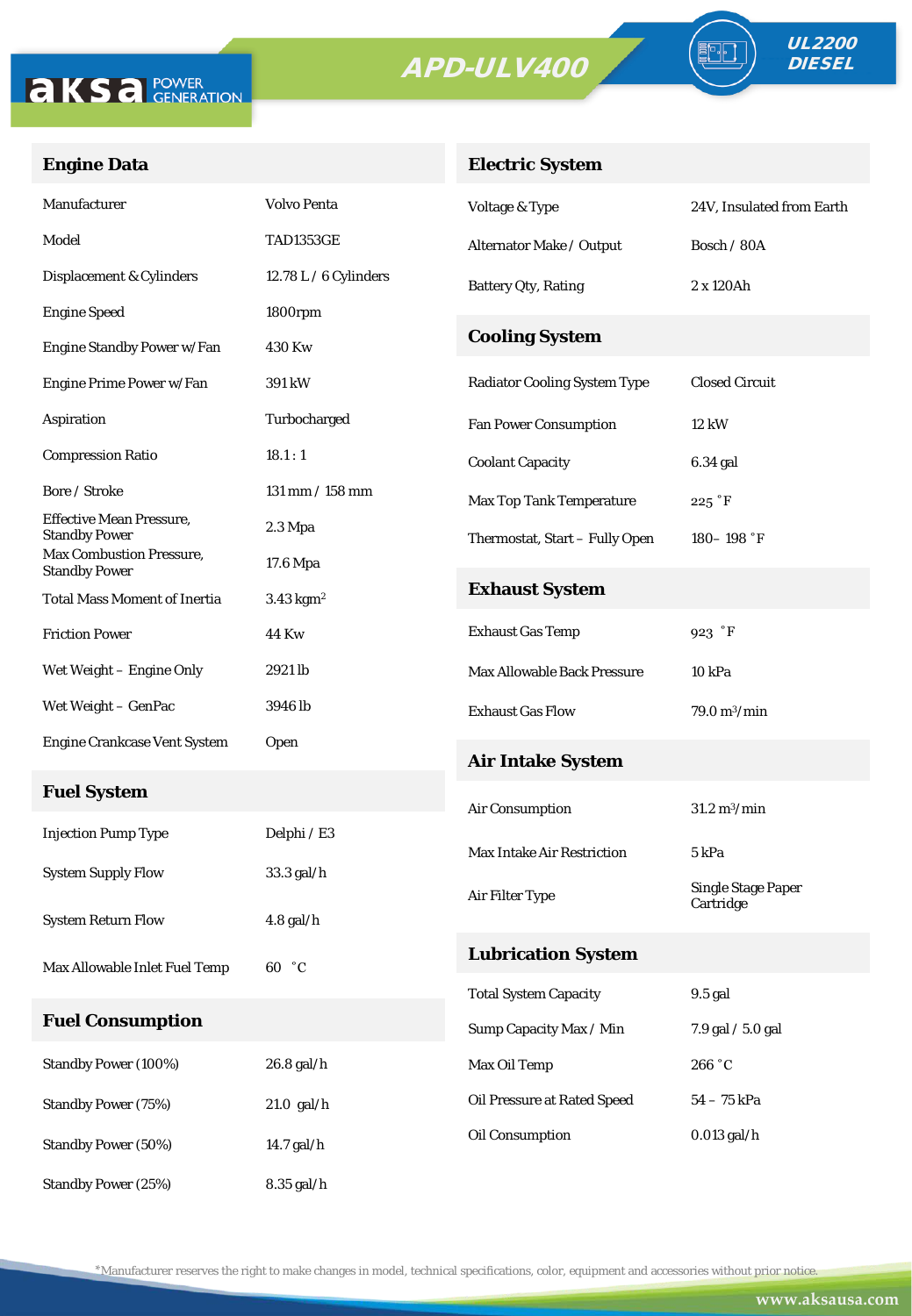**Controller Data**





#### **Alternator Data**

| Manufacturer                  | <b>Stamford</b>         | Manufacturer                                               | <b>DSE</b> |  |  |
|-------------------------------|-------------------------|------------------------------------------------------------|------------|--|--|
| <b>Standards</b>              | <b>BS EN 60034</b>      | Model                                                      | 7320 MK II |  |  |
| <b>Control System</b>         | <b>PMG</b>              | <b>Controller Features &amp; Benefits</b>                  |            |  |  |
| A.V.R.                        | <b>MX341</b>            | Microprocessor controlled, UL & NFPA110 Compatible         |            |  |  |
| <b>Voltage Regulation</b>     | $\pm 1\%$               | License free PC Software (Non-proprietary Software)        |            |  |  |
| <b>Insulation System</b>      | Class H                 | IP65 rating offers increased resistance to water ingress   |            |  |  |
|                               |                         | Modules can be integrated to building management systems   |            |  |  |
| Protection                    | IP23                    | Real time clock provides accurate event log                |            |  |  |
| <b>Rated Power Factor</b>     | 0.8                     | Four line back-lit LCD text display                        |            |  |  |
| <b>Stator Winding</b>         | Double Layer Concentric | Five key menu navigation, two wire start/stop at Auto mode |            |  |  |
| <b>Two Thirds</b>             |                         | Front panel editing with PIN protection                    |            |  |  |
| <b>Winding Pitch</b>          |                         | Support up to three remote display modules                 |            |  |  |
| <b>Winding Leads</b>          | 12                      | Configurable timers and alarms                             |            |  |  |
| <b>Telephone Interference</b> | THF $< 2 \%$            | Multiple date and timer scheduler                          |            |  |  |
| <b>Waveform Distortion</b>    | No Load < $1.5\%$       | <b>Integral PLC editor</b>                                 |            |  |  |
|                               |                         | 'Protections disabled' feature                             |            |  |  |
| Maximum Over speed            | $2250$ rev/min          | Load switching (load shedding and dummy load outputs)      |            |  |  |

#### **Battery Charger & Electrical System Data**

| Manufacturer                    | ComAp                 | <b>Protection</b>                        | Instruments                         |
|---------------------------------|-----------------------|------------------------------------------|-------------------------------------|
| Model                           | <b>InteliCharger</b>  | $\checkmark$ Gen. Voltage – under / over | $\checkmark$ Gen. Voltage (L-L/L-N) |
| <b>Input Voltage</b>            | $85V \sim 264V$ AC    | $\checkmark$ Gen. Freq. – under / over   | $\checkmark$ Gen. Frequency         |
| <b>Output Voltage / Current</b> | 27.2V Float / 2.5A pk | $\checkmark$ Engine Speed – under / over | Engine speed                        |
|                                 |                       | Engine Oil Pressure – low<br>✓           | Oil Pressure                        |

Fully configurable via DSE Configuration Suite PC Software SCADA monitoring via DSE Configuration Suite PC Software

 $\checkmark$  Engine Temp – low / high  $\checkmark$  Water Temperature

 $\checkmark$  Loss of Speed Signal  $\checkmark$  Earth Current

#### **Jacket Water Heater Data**

|                      |              | ✓            | Battery Voltage – low / high     | ✓            | <b>Battery Voltage</b>               |
|----------------------|--------------|--------------|----------------------------------|--------------|--------------------------------------|
| Manufacturer         | Hotstart     | ✓            | <b>Weak Battery</b>              | $\checkmark$ | <b>Run Time</b>                      |
| Model                | CTM25110-N00 | ✓            | Fail to Start / Stop             | $\checkmark$ | <b>Phase Sequence</b>                |
| <b>Input Voltage</b> | 120V         | ✓            | Charge Alternator Fail           | $\checkmark$ | Power monitoring<br>(kWh/kVAh/kVArh) |
|                      |              | $\checkmark$ | Over Current & Load<br>(kW/kVAr) | $\checkmark$ | Power<br>(kWh/kVAh/kVArh)            |
| Power                | 2500W<br>✓   |              | <b>Unbalanced Load</b>           | $\checkmark$ | <b>Power Factor</b>                  |
|                      |              | ✓            | <b>Independent Earth Fault</b>   | ✓            | <b>Generator Current</b>             |
|                      |              | ✓            | <b>Reverse Power</b>             | $\checkmark$ | Generator Load (%)                   |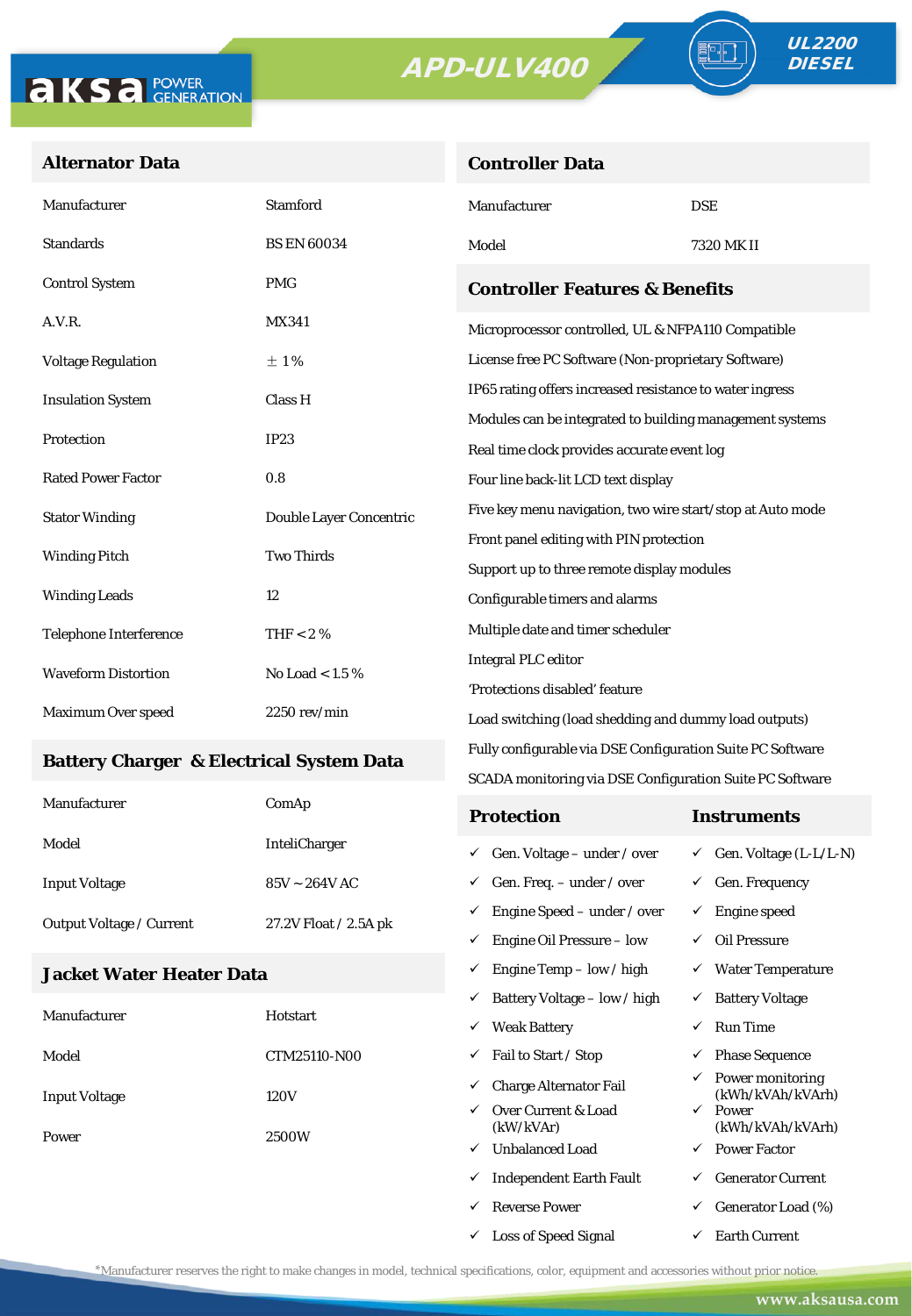



| <b>Enclosure Features</b>                                       | <b>Enclosure Features</b>                                    |
|-----------------------------------------------------------------|--------------------------------------------------------------|
| $\checkmark$ Heavy Duty Steel / Aluminum Structure              | $\checkmark$ Internally Mounted Exhaust System with Rain Cap |
| $\checkmark$ E-Stop on Enclosure                                | $\checkmark$ Coolant Fill Cap                                |
| $\checkmark$ Control Panel Eliminated from Engine Vibrations    | $\checkmark$ Removable Base Frame Lifting Hooks              |
| $\checkmark$ Standard Sound Attenuation Foam                    | $\checkmark$ Oil & Coolant Drain Ports                       |
| $\checkmark$ Plastic Covered Corrosion Resistant Locks & Hinges | <b>Easy Access for Maintenance</b><br>✓                      |

**Open Skid Gen Level 1 Enclosure Level 2 Enclosure** Length 157.5 in Length 205 in Length 224.6 in Width w/o lift hooks 74.8 in Width w/o lift hooks 77 in Width w/o lift hooks 77 in Height 69.6 in Height 89.9 in Height 89.9 in Dry Weight 7000 lb Dry Weight 11945 lb Dry Weight 12320 lb Sound Pressure @ 7 meters 76 dB(A) Sound Pressure @ 7 meters 74 dB(A)



### **Fuel Tank - UL142 Listed Base Design**

| <b>Size</b>               | 24hr (665gal) | 48hr (1400gal) | 72hr (2100gal) |
|---------------------------|---------------|----------------|----------------|
| Dimensions $(L/W/H)$ (in) | 225/74.8/15   | 225/74.8/28    | 252/74.8/36    |
| Weight (lb)               | 3100          | 3850           | 4750           |